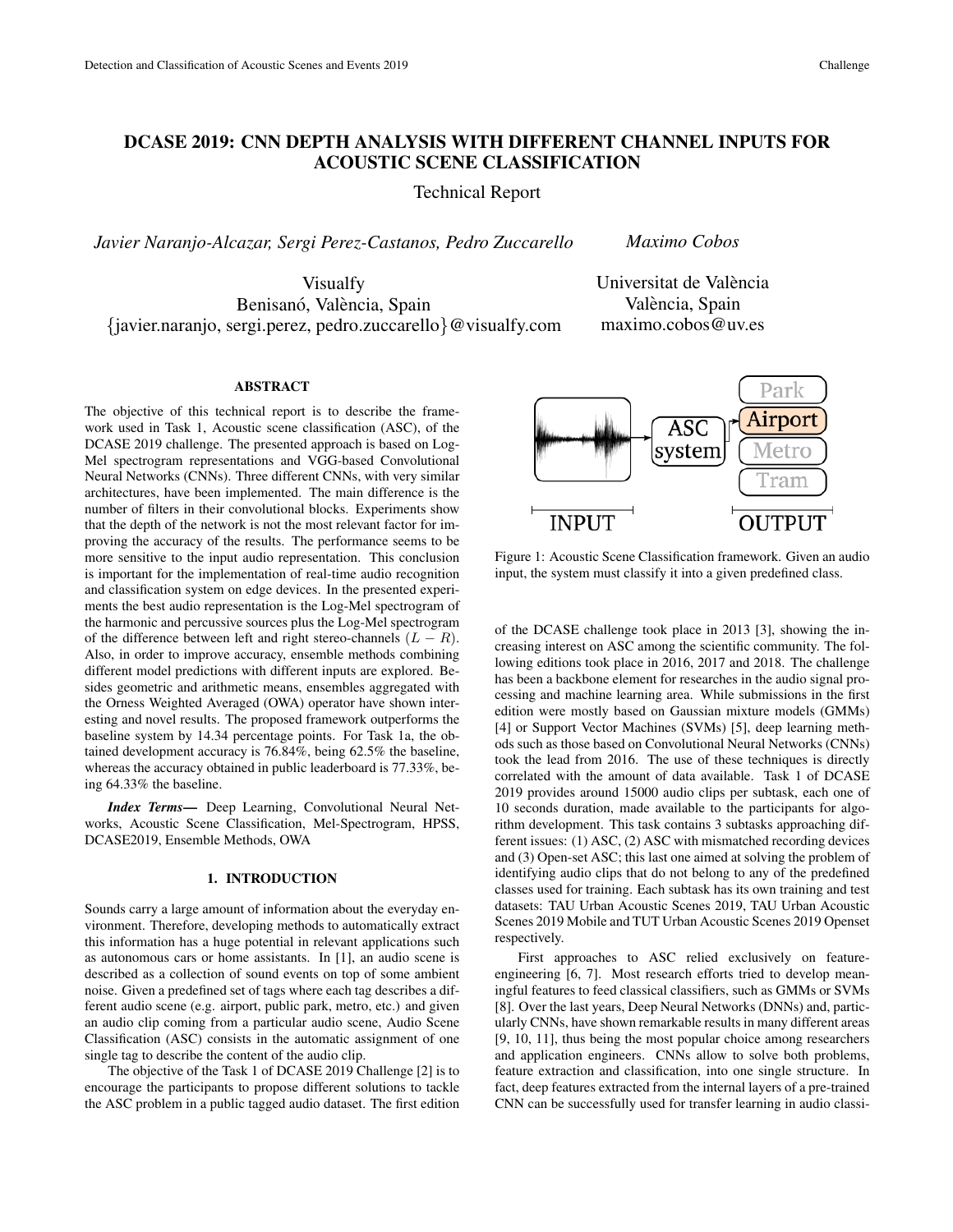#### fication [12].

Although several works for automatic audio classification have successfully proposed to feed the CNN with an 1D audio signal [13, 14, 15], most of the research on this field has been focused on using a 2D time-frequency representation as a starting point [16, 17, 18]. With this last approach, some parameters, such as window type, size and/or overlap, need to be chosen. The advantage of 2D time-frequency representations is that they can be treated and processed with CNNs that have shown successful results with images. In the present work, six different time-frequency representations based on the well-known Log Mel spectrogram are selected a inputs to CNNs. With the objective of aggregating classification probabilities [19] and analyze the impact over the accuracy of the network size, three different VGG-based CNNs have been implemented. A performance study has been carried out to match each input type with its most suitable CNN.

#### 2. METHOD

This section describes the method proposed for this challenge. First, a brief background on CNNs is provided, explaining the most common layers used in their design. Then, the pre-processing applied over the audio clips before being fed to the network is explained. Finally, the submitted CNN is presented.

#### 2.1. Convolutional Neural Networks

CNNs were first presented by LeCun *et al.* in 1998 [20] to classify digits. Since then, a large amount of research has been carried out to improve this technique, resulting in multiple improvements such as new layers, generalization techniques or more sophisticated networks like ResNet [21], Xception [22] or VGG [10]. The main feature of a CNN is the presence of convolutional layers. These layers perform filtering operations by shifting a small window (receptive field) across the input signal, either 1D or 2D. These windows contain kernels (weights) that change their values during training according to a cost function. Common choices for the non-linear activation function in convolutional layers are the Rectified Linear Unit (ReLU) or the Leaky Rectified Linear Unit (Leaky ReLU) [23]. The activations computed by each kernel are known as feature maps, which represent the output of the convolutional layer. Other layers commonly employed in CNNs are Batch normalization and Dropout. These layers are interspersed between the convolutions to achieve a greater regularization and generalization of the network.

Traditional CNNs include one or two fully-connected layers before the final output prediction layer [24, 25]. Nevertheless, recent approaches [26] do not include fully-connected layers before the output layer. Under this approach, known as fully-convolutional CNN, the feature map is reshaped before the output layer by using global max or average pooling techniques. This procedure maps each filter with just one feature, either the maximum value or the average [26]. Most common approaches reshape all feature maps to a 1D vector (Flatten) before the final fully-connected layer used for prediction [27].

#### 2.2. Audio preprocessing

The way audio examples are presented to a neural network can be important in terms of system performance. In the system used in this challenge, a combination of the time-frequency representations detailed in Table 1 has been used as input to the CNN (see Table 2). All of them are based on the Log Mel spectrogram [26, 24, 28] with 40 ms of analysis window, 50% of overlap between consecutive windows, Hamming asymmetric windowing, FFT of 2048 points and a 64-band normalized Mel-scaled filter bank. Each row, corresponding to a particular frequency band, of this Mel-spectrogram matrix is then normalized according to its mean and standard deviation.

For the case of harmonic and percussive features, a Short-Time Fourier Transform (STFT) of the time waveform with 40 ms of analysis window, 50% of overlap between consecutive windows, Hamming asymmetric windowing and FFT of 2048 points has been taken as starting point. This spectrogram was used to compute the harmonic and percussive sources using the median-filtering HPSS algorithm [29]. The resulting spectrogram was treated in 64 Log Mel frequency bands. Considering that the audio clips are 10 s long, the size of the final Log Mel feature matrix is  $64 \times 500$  for all the cases. The audio preprocessing has been developed using the LibROSA library for Python [30].

#### 2.3. Proposed Network

The network proposed in this work is inspired in the architecture of the VGG [10], since this has shown successful results in ASC [17, 31, 26, 32]. The convolutional layers were configured with small  $3 \times 3$  receptive fields. After each convolutional layer, batch normalization and exponential linear unit (ELU) activation layers [33] were stacked. Thus, two consecutive convolutional layers, including their respective batch normalization and activation layers, plus a max pooling and dropout layer correspond to a *convolutional block*. The final network (see Table 3) is composed of three convolutional blocks plus two fully-connected layers acting as classifiers.

Three different values for the number of filters for the first *convolutional block* have been implemented and tested: 16, 32, and 64 (*Vfy-3L16*, *Vfy-3L16* and *Vfy-3L64* in Table 2). The detailed architecture is given in Table 3. The developed network is intended to be used in a real-time embedded system, therefore a compromise has been achieved between the number of parameters and the final classification accuracy.

#### 2.4. Model ensemble

Combining predictions from different classifiers has become a popular technique to increase the accuracy [34]. This is known as *ensemble models*. For this work, different model probabilities have been aggregated using the arithmetic and geometric means as well as the *Orness Weighted Average* (OWA) operator [35]. The following two weight vectors have been used for OWA ensembles:  $\mathbf{w}_1 = [0.05, 0.15, 0.8]^T$  and  $\mathbf{w}_2 = [0.1, 0.15, 0.75]^T$ .

#### 3. RESULTS

#### 3.1. Experimental details

The optimizer used was Adam [36] configured with  $\beta_1 = 0.9$ ,  $\beta_2 = 0.999, \, \epsilon = 10^{-8}, \, decay = 0.0 \text{ and } a msgrad = True$ . The models were trained with a maximum of 2000 epochs. Batch size was set to 32. The learning rate started with a value of 0.001 decreasing with a factor of 0.5 in case of no improvement in the validation accuracy after 50 epochs. If validation accuracy does not improve after 100 epochs, training is early stopped. Keras with Tensorflow backend was used to implement the models.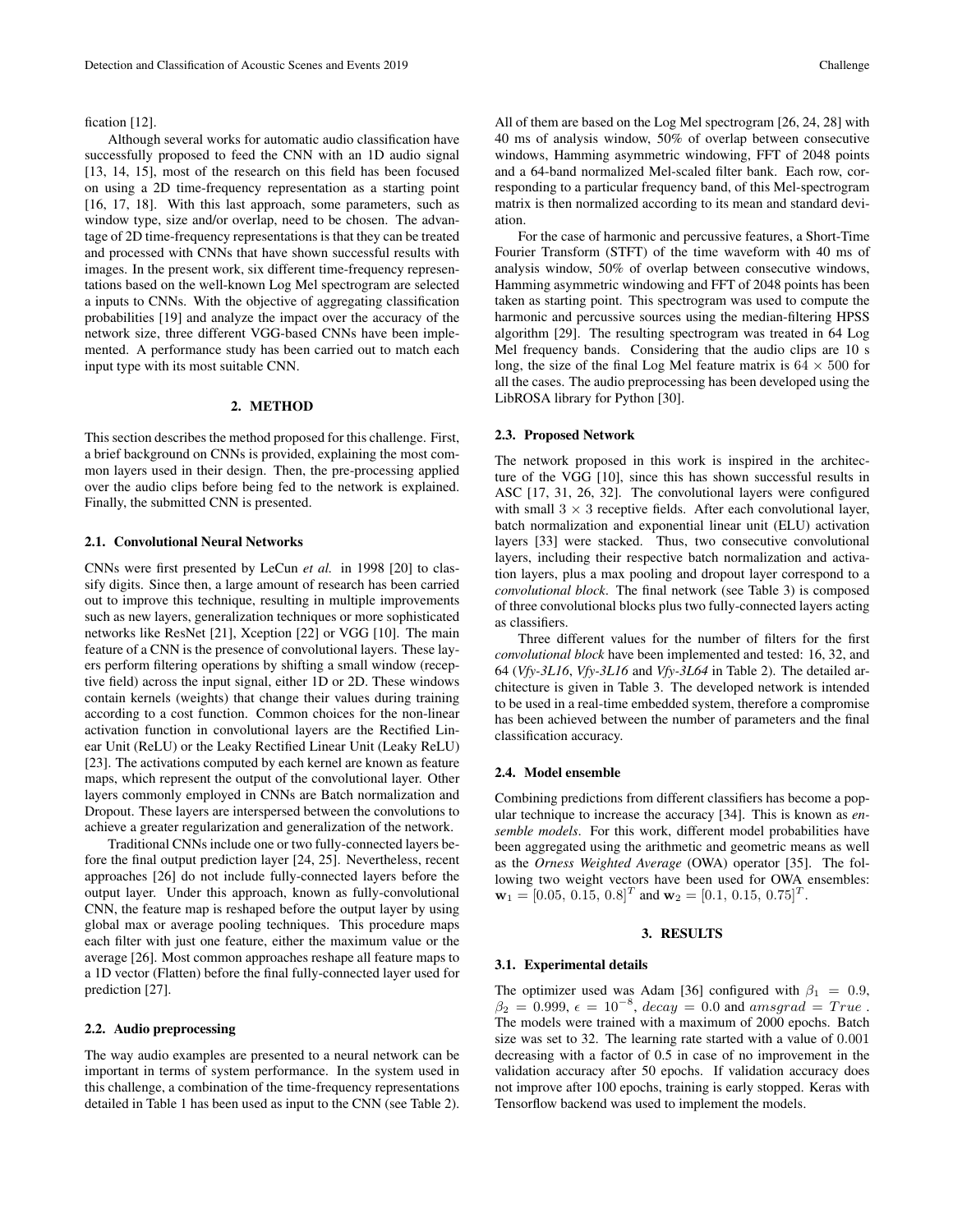|            | Description                                                                                                                |
|------------|----------------------------------------------------------------------------------------------------------------------------|
| Mono       | Log Mel spectrogram (computed as detailed in Sect. 2.2) of the arithmetic mean of the left and right audio channels.       |
| Left       | Log Mel spectrogram (computed as detailed in Sect. 2.2) of the left audio channel.                                         |
| Right      | Log Mel spectrogram (computed as detailed in Sect. 2.2) of the right audio channel.                                        |
| Difference | Log Mel spectrogram (computed as detailed in Sect. 2.2) of the difference of the left and right audio channels $(L - R)$ . |
| Harmonic   | Harmonic Log Mel matrix (computed as detailed in Sect. 2.2) using the Mono signal as input.                                |
| Percussive | Percussive Log Mel matrix (computed as detailed in Sect. 2.2) using the Mono signal as input.                              |

Table 1: Basic audio representations used in this work. Several combinations of the above alternatives have been used as input to the CNN (see Table 2 and Sect. 3).

| Audio preprocessing  |                                             | <b>Networks</b> |                          |            |                          |            |                    |
|----------------------|---------------------------------------------|-----------------|--------------------------|------------|--------------------------|------------|--------------------|
| Audio representation | <b>Channels</b>                             | $Vfv-3L16$      |                          | $Vfv-3L32$ |                          | $Vfv-3L64$ |                    |
|                      |                                             | Dev set         | Public LB                | Dev set    | Public LB                | Dev set    | Public LB          |
|                      | Mono $(M)$                                  | $*70.47$        | 70.00                    | 70.07      | -                        | 70.49      |                    |
|                      | Left + $Right + Difference (LRD)$           | 72.69           | $\overline{\phantom{0}}$ | $*73.76$   | 71.16                    | 73.41      |                    |
|                      | Harmonic + Percussive (HP)                  | 71.23           | -                        | $*71.85$   | $\overline{\phantom{0}}$ | 72.04      |                    |
| Log Mel spectrogram  | Harmonic + Percussive + Mono (HPM)          | 69.37           |                          | 70.99      |                          | 71.59      |                    |
|                      | Harmonic + Percussive + Difference (HPD)    | 72.64           | $\overline{\phantom{0}}$ | $*75.75$   | $\overline{\phantom{a}}$ | 75.44      |                    |
|                      | Harmonic + Percussive + Left + Right (HPLR) | 71.57           | $\overline{\phantom{0}}$ | $*72.76$   | $\overline{\phantom{0}}$ | 73.19      |                    |
|                      |                                             |                 | PN (3D): 176,926         |            | PN(3D): 495,150          |            | PN (3D): 1,560,142 |

Table 2: Network accuracy (%) in development stage. The accuracy for the development set (Dev set) was calculated using the first evaluation setup of 4185 samples. Public leaderboard accuracy (Public LB) was extracted from Kaggle's public leaderboard composed of 1200 samples. The models labeled with an (\*) were used for ensembles (see Table 4).

| Visualfy Network Architecture - Vfy-3L $X$                 |  |  |  |
|------------------------------------------------------------|--|--|--|
| [conv $(3x3, #X)$ , batch normalization, ELU(1.0)] x2      |  |  |  |
| MaxPooling(2,10)                                           |  |  |  |
| Dropout(0.3)                                               |  |  |  |
| [conv $(3x3, #2X)$ , batch normalization, ELU $(1.0)$ ] x2 |  |  |  |
| MaxPooling(2,5)                                            |  |  |  |
| Dropout(0.3)                                               |  |  |  |
| [conv $(3x3, #3X)$ , batch normalization, ELU $(1.0)$ ] x2 |  |  |  |
| MaxPooling(2,5)                                            |  |  |  |
| Dropout(0.3)                                               |  |  |  |
| Flatten                                                    |  |  |  |
| [Dense(100), batch normalization, $ELU(1.0)$ ]             |  |  |  |
| Dropout(0.4)                                               |  |  |  |
| [Dense(10), batch normalization, softmax]                  |  |  |  |

Table 3: Network architecture proposed for this challenge. The name indicates the number of convolutional blocks in the network and the number of filters of the first convolutional block. For example, *Vfy-3L16* means 3 convolutional blocks and the first one starts with 16 filters, the second with 32 filters and the last one with 64 filters.

## 3.2. Results on the development dataset

Table 2 shows the results obtained for the development dataset with the three networks detailed in Table 3, combined with the different inputs specified in Table 1.

Table 2 shows that when the network is fed with one channel input (M), the shallower network shows the same results as the deepest. On the other hand, when input is fed with more than one channel, a deeper network improves the accuracy with different improvements depending on the selected audio representation. The most suitable representation was HPD. As far as this group is aware, this combination has not been proposed before [34, 37].

On the other hand, when ensembles are used (see subsection 2.4) the accuracy is improved. As shown in Table 4, the combination showing the highest accuracy is LRD + HPD + HPLR. Although *Vfy-3L64* shows, in some cases, better accuracy in Dev set, this improvement is not correlated in Public Leaderborad. An interpretation for this could be that the network is more prone to overfitting due to the high number of parameters.

## 3.3. Subtask 1B

Although all the development has been focused on Task 1a, we have analyzed our networks using Task 1b data. The key of this task is that there is a mismatch among recording devices. These new devices are commonly customer devices such as smartphones or sport cameras. The main differences are the sample rate and the number of channels. Therefore, we decided to work with mono signals in this subtask, resampling them to 32 kHz before any pre-processing. The networks are fed with mono, harmonic and percussive spec-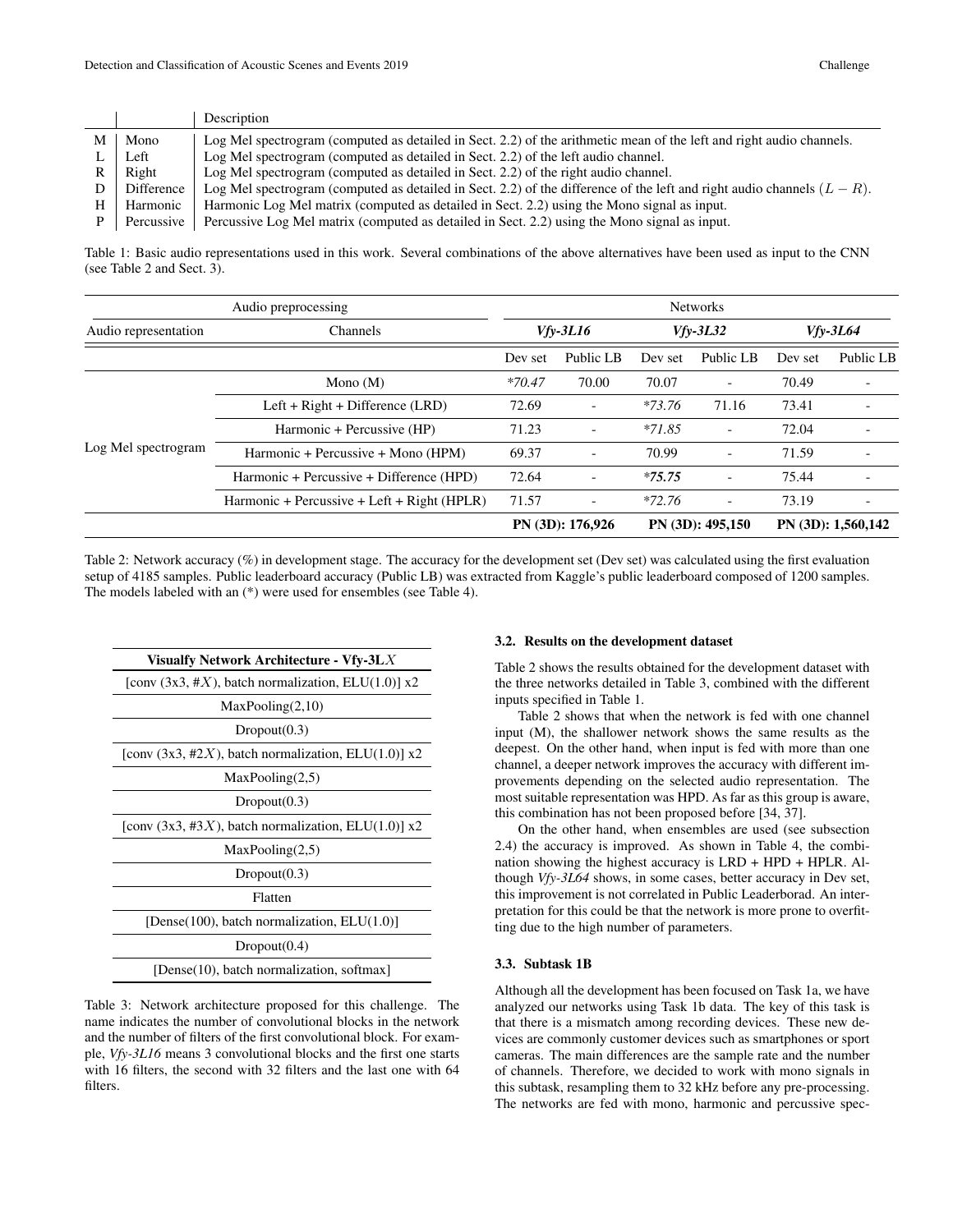| Ensemble Network | Method      | Dev set | <b>Public LB</b> |
|------------------|-------------|---------|------------------|
| E M LRD HP       | arith, mean | 74.74   |                  |
| E M LRD          | arith. mean | 75.02   |                  |
| E LRD HP         | arith. mean | 75.11   | 75.83            |
| E M HP           | arith. mean | 72.56   |                  |
| <b>E_LRD_HPD</b> | arith. mean | 76.48   | 77.00            |
| <b>ELRD HPLR</b> | arith. mean | 75.51   |                  |
| E_HPD_HPLR       | arith. mean | 76.81   |                  |
| *E_LRD_HPD_HPLR  | arith. mean | 76.84   | 77.33            |
| *E_LRD_HPD_HPLR  | geom. mean  | 77.06   | 77.00            |
| *E_LRD_HPD_HPLR  | OWA 1       | 76.84   | 76.33            |
| *E_LRD_HPD_HPLR  | OWA2        | 76.94   | 76.50            |

Table 4: Ensemble accuracy (%). The name is composed using the abbreviation of the models ensemble shown in Table 2. Initial letter E stands for *ensemble*. Models labeled with an (\*) have been submitted for challenge rank.

| <b>Network</b>    | Method           | <b>Public LB</b> |  |
|-------------------|------------------|------------------|--|
| <b>Baseline</b>   |                  | 43.83            |  |
| М                 |                  | 53.16            |  |
| E M HP            | arith. mean      | 58.33            |  |
| E HP HPM          | arith. mean      | 60.33            |  |
| E M HP HPM        | arith, mean      | 60.66            |  |
| <b>E_M_HP_HPM</b> | geom. mean       | 59.50            |  |
| <b>E_M_HP_HPM</b> | OWA1             | 60.33            |  |
| E_M_HP_HPM        | OWA <sub>2</sub> | 60.50            |  |

Table 5: Network accuracies (%). The name is composed using the abbreviation of the models ensemble shown in Table 2. Ensemble has been carried out using sum technique. The first "E" is used as initial for *ensemble*.

trograms. As explained in Subsection 3.2, the network used for ensemble with HP or HPM input is *Vfy-3L32* and *Vfy-3L16* in case of mono. This analysis has only been run in Public Leaderboard.

## 4. CONCLUSION

In order to embed an ASC classifier into an edge system, a study of the network depth becomes a crucial stage. Real-time devices usually work under sharp constraints concerning the classification time. In this technical report, a study of 3 different CNNs has been proposed. It turns out that deeper networks do not always present the best accuracy. In our study, we conclude that there is not a substantial difference in accuracy between a model of 0.5M parameters or 1.5M parameters. Therefore, taking into account that the majority of CNN architectures proposed in the literature follow a repeating structure that duplicates the number of filters in each repetition, it seems that an appropriate selection of the number of

filters in the first layer is essential for real-time applications. Although our network is not very deep for preventing overfitting, this aspect should be considered more carefully when designing deeper networks. In addition, a brief study on the use of different model ensembles has been presented, showing that even simple averaging already improves the final accuracy. Finally, we have discussed the importance of the right input (audio representation) when training a CNN. The novel HPD representation shows the best accuracy in all the three networks, which suggests that testing alternative input representations might be more worthy than tuning complex and consuming networks.

## 5. ACKNOWLEDGMENT

This work has received funding from the European Unions Horizon 2020 research and innovation program under grant agreement No 779158, as well as from the Spanish Government through project RTI2018-097045-B-C21. The participation of Dr. Pedro Zuccarello in this work is partially supported by Torres Quevedo fellowship PTQ-17-09106 from the Spanish Ministry of Science, Innovation and Universities.

## 6. REFERENCES

- [1] Y. Han and K. Lee, "Acoustic scene classification using convolutional neural network and multiple-width frequencydelta data augmentation," *arXiv preprint arXiv:1607.02383*, 2016.
- [2] A. Mesaros, T. Heittola, and T. Virtanen, "A multi-device dataset for urban acoustic scene classification," in *Proceedings of the Detection and Classification of Acoustic Scenes and Events 2018 Workshop (DCASE2018)*, November 2018, pp. 9–13. [Online]. Available: https://arxiv.org/abs/1807.09840
- [3] D. Giannoulis, E. Benetos, D. Stowell, M. Rossignol, M. Lagrange, and M. D. Plumbley, "Detection and classification of acoustic scenes and events: An ieee aasp challenge," in *2013 IEEE Workshop on Applications of Signal Processing to Audio and Acoustics*. IEEE, 2013, pp. 1–4.
- [4] M. Chum, A. Habshush, A. Rahman, and C. Sang, "Ieee aasp scene classification challenge using hidden markov models and frame based classification," *IEEE AASP Challenge on Detection and Classification of Acoustic Scenes and Events*, 2013.
- [5] J. T. Geiger, B. Schuller, and G. Rigoll, "Large-scale audio feature extraction and svm for acoustic scene classification," in *2013 IEEE Workshop on Applications of Signal Processing to Audio and Acoustics*. IEEE, 2013, pp. 1–4.
- [6] I. Martin-Morato, M. Cobos, and F. J. Ferri, "A case study on feature sensitivity for audio event classification using support vector machines," in *26th IEEE International Workshop on Machine Learning for Signal Processing, MLSP 2016, Vietri sul Mare, Salerno, Italy, September 13-16, 2016*, 2016, pp. 1–6. [Online]. Available: https: //doi.org/10.1109/MLSP.2016.7738834
- [7] D. Stowell, D. Giannoulis, E. Benetos, M. Lagrange, and M. D. Plumbley, "Detection and classification of acoustic scenes and events," *IEEE Transactions on Multimedia*, vol. 17, no. 10, pp. 1733–1746, Oct 2015.